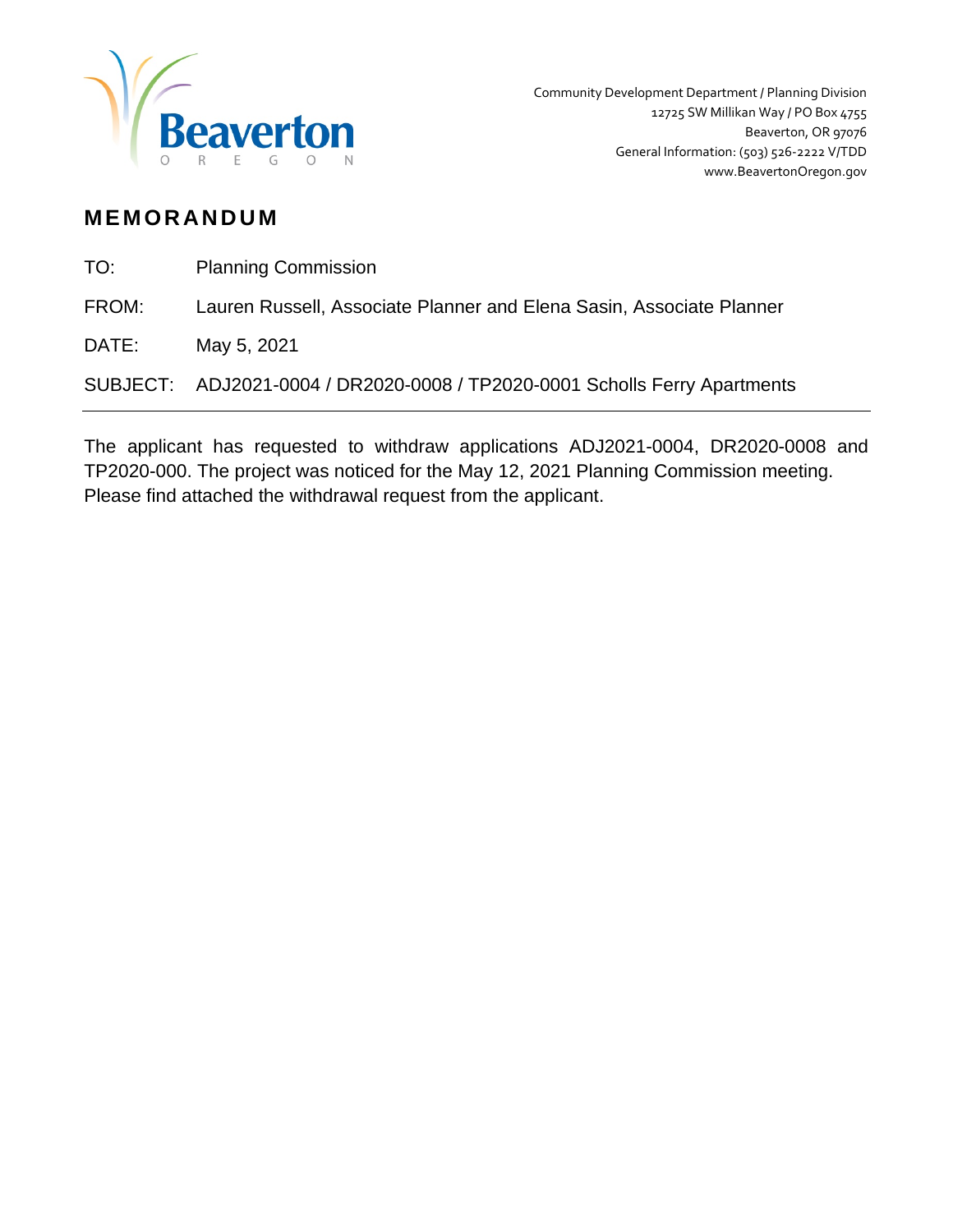## **May 5, 2021**

## **TO: Anna Slatinsky**

Pronouns: She/Her/Hers Planning Division Manager | Community Development Department City of Beaverton | 12725 SW Millikan Way, 4th Floor PO Box 4755 | Beaverton OR 97076-4755 cell: 971-330-1419 | [www.BeavertonOregon.gov](https://urldefense.proofpoint.com/v2/url?u=http-3A__www.beavertonoregon.gov_&d=DwMFAw&c=jVj56eFZMBdw2XTy1WmujjlEfwGR4yGcPx8hs15Otm8&r=eyuL_wodq6MmFwPvgdghVhjpNN6LfWsI7GFaPE80RxG51_Rw9vfTuvrsyRovZlMD&m=uw1o4qdzYPC4mFrAU-T5XwFepVzFP3CG7ZBeihu7GAE&s=sqeYka2N0GdJ0rQaWKTmWM683h5ZHPDlI3FLPwtN-jA&e=)

**From: Habib Matin, PE, PhD** Scholls Development LLC 10475 SW Helenius St Tualatin, OR 97062

## **RE: Scholls Development 96 Units Apartments** 15584 SW Scholls Ferry Road, Beaverton, OR 97007

### Dear Anna:

Thanks for reaching out and discussing the issues associated with Tree protection covenant that is currently in place through Trillium apartments on our access easement.

#### **Background**

We secured this property about June 2018 with feasibility study for future apartment development at our site located at 15584 SW Scholls Ferry Road in Beaverton. As part of feasibility study, I requested a pre-application meeting with City of Beaverton to get assurance on the access to our property. During the pre-application meeting I was assured by City staff and transportation engineer that City of Beaverton has secured easement and developed shadow plan with preliminary design to satisfy the access to our property. Based on this assurance we went ahead and acquired the property in December 2018 and started the planning and design process.

During this process we noticed that City of Beaverton has not provided the sewer stubs to our property when other surrounding developments were completed. I talked extensively with City staff and City planners to find a solution to sewer connection. Our design team went over several design options and finally through extensive negotiations with our neighboring properties we were able to secure the sewer easement for our project. This process took several months.

We received notice of completion on July 20, 2020 for our project and worked with City staff and our design team to provide all information necessary to achieve the project requirements. The last piece of information that was needed by City was consent from Trillium apartment to cut few trees in our secured access area which by mistake is dedicated as tree protection area under a covenant that was recorded by Trillium apartments.

At this time, we are scheduled for May 12<sup>th</sup>, 2021for planning commission to review our proposed development. While staff are supportive of our project to be approved by planning commission, due to lack of authorization from Trillium apartments and existence of Tree protection covenant staff is going